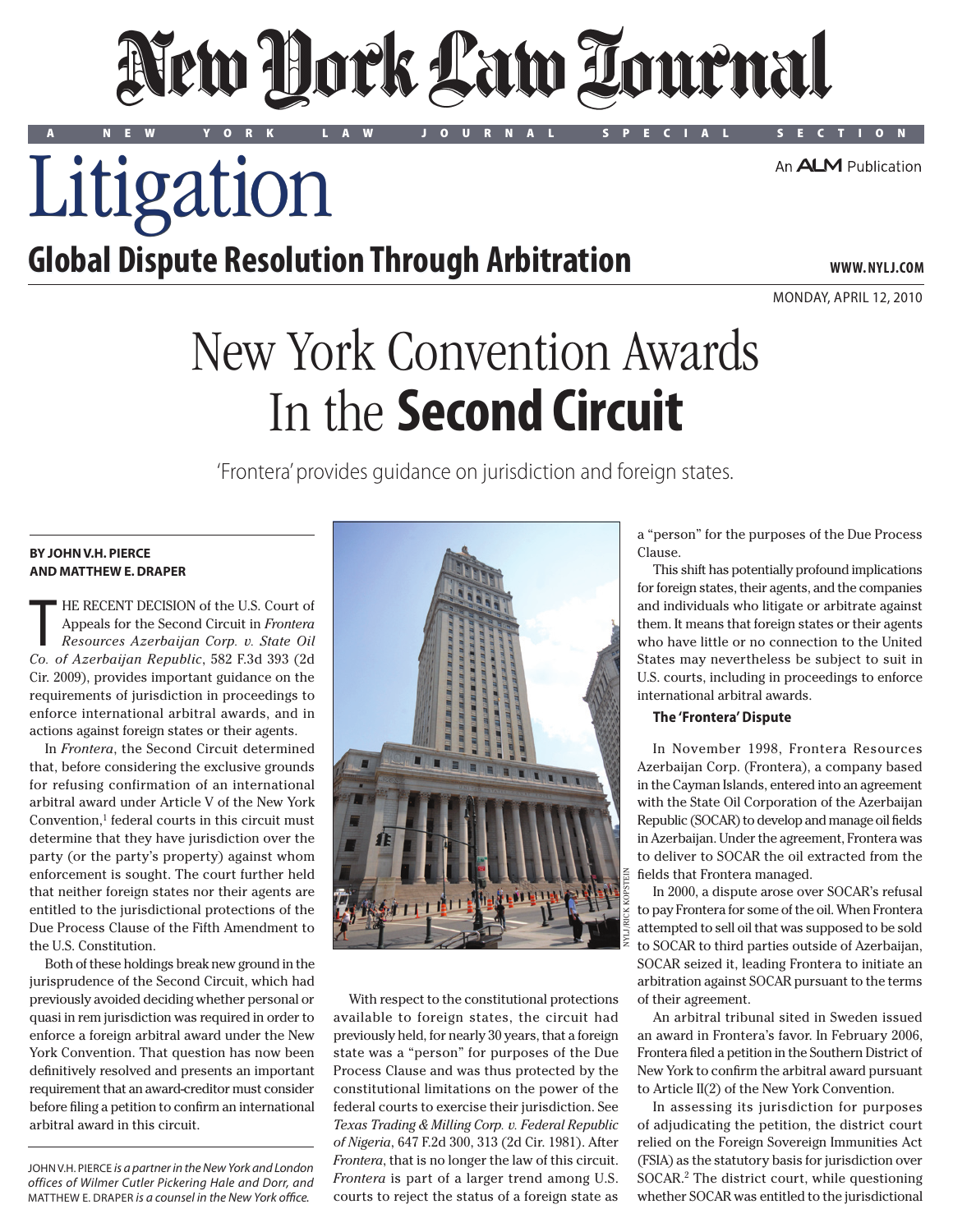protections of the Due Process Clause, followed the Second Circuit's decision in *Texas Trading* and dismissed Frontera's petition on the ground that SOCAR's contacts with the United States were insufficient to satisfy the requirements of due process. See *Frontera Res. Azer. Corp. v. State Oil Co. of Azer. Republic*, 479 F. Supp. 2d 376 (S.D.N.Y. 2007).

The district court also determined that it lacked quasi in rem jurisdiction because Frontera had not identified specific assets belonging to SOCAR within the district court's jurisdiction. Id. at 388.

On appeal, the Second Circuit held that the district court had correctly determined that jurisdiction over SOCAR or its property was a prerequisite to enforcement of the arbitral award in Frontera's favor, *Frontera*, 582 F.3d at 398, but it vacated the district court's dismissal of Frontera's petition on the ground that foreign states and their instrumentalities are not entitled to the jurisdictional protections of the Due Process Clause. Id. at 399.

#### **The Jurisdiction Courts Must Have**

As an initial matter, the Second Circuit rejected Frontera's contention that the district court need not establish personal or quasi in rem jurisdiction over the award-debtor or its property when considering a petition to enforce an arbitral award under the New York Convention.

Frontera had reasoned that Article V of the Convention provides the exclusive grounds for refusing confirmation of an international arbitration award, that lack of personal jurisdiction is not one of those grounds, and that the court may not impose a jurisdictional requirement that does not appear in the text of the convention. See id. at 397.

The Second Circuit dismissed this argument, noting that the defenses listed in the convention's Article V "pertain to *substantive* matters rather than to procedure," id. (emphasis in original), and that "jurisdictional questions ordinarily must precede merits determinations in dispositional order," id. (citation omitted).

Thus, the circuit concluded, while "Article V's exclusivity limits the ways in which one can challenge a request for confirmation," it "does nothing to alter the fundamental requirement of jurisdiction over the party against whom enforcement is being sought." Id. In so holding, the Second Circuit joined a number of its sister circuits that have similarly held that either personal or quasi in rem jurisdiction over the award-debtor or its property is a prerequisite to the enforcement of foreign arbitral awards under the New York Convention.3

#### **But Is Due Process Applicable?**

In its review of the district court's jurisdictional analysis, the Second Circuit noted that the parties did not challenge the district court's reliance on the FSIA as the statutory basis for jurisdiction over SOCAR; it focused instead on whether the district court had correctly concluded that SOCAR was a "person" for purposes of the Due Process Clause, and was thus entitled to benefit from constitutional limitations on the jurisdictional reach of the federal courts.

The Due Process Clause states that no "person" shall "be deprived of life, liberty or property, without due process of law." U.S. Const. amend. V. In the jurisdictional context, the clause requires that if a defendant "be not present within the territory of the forum, he have certain minimum contacts with it such that the maintenance of the

Before 'Frontera,' the Second Circuit had avoided deciding whether personal or quasi in rem jurisdiction was required in order to **enforce** a foreign arbitral award under the New York Convention.

suit does not offend traditional notions of fair play and substantial justice." *International Shoe Co. v. Washington*, 326 U.S. 310, 316 (1945) (quotation marks and citation omitted).

For many years, courts reflexively applied the "minimum contacts" test to foreign states over which statutory jurisdiction existed under one of the FSIA's exceptions. The Second Circuit did so in *Texas Trading*, 647 F.2d at 313, and later applied the *Texas Trading* rationale to agents and instrumentalities of foreign states, *Seetransport Wiking Trader Schiffarhtsgesellshaft MBH & Co. v. Navimpex Centrala Navala*, 989 F.2d 572, 579-80 (2d Cir. 1993).

The Second Circuit in *Frontera* recognized that the district court's decision was compelled by *Texas Trading*, but, having noted that "the case law has marched in a different direction" since that case was decided, $4$  it expressly overruled *Texas Trading*. <sup>5</sup> *Frontera*, 582 F.3d at 398, 400. In overruling *Texas Trading*, the Second Circuit largely adopted the reasoning of the D.C. Circuit in *Price v. Socialist People's Libyan Arab Jamahiriya*,

#### 294 F.3d 82 (D.C. Cir. 2002).

#### **Why Foreign States Are Not 'Persons'**

*Price* concerned claims against Libya under two of the FSIA's exceptions to sovereign immunity relating to torture and hostage taking. See 28 U.S.C. §1605(a) (7). Under these exceptions, the only required nexus between the defendant foreign state and the territory of the United States is the nationality of the claimant, who must be a U.S. citizen.

Libya argued that foreign states, like private individuals and corporations, are entitled to the protections of the Due Process Clause, that it was undisputed that Libya had no connections with the United States, that the required "minimum contacts" were therefore lacking, and that the claims against it must be dismissed. *Price*, 294 F.3d at 95. The D.C. Circuit rejected Libya's premise that foreign states are "persons" protected by the Due Process Clause.

In making this determination the D.C. Circuit relied on the U.S. Supreme Court's decision in *South Carolina v. Katzenbach*, 383 U.S. 301 (1966), in which the Court found that U.S. states are not "persons" for due process purposes. *Price*, 294 F.3d at 96. The *Price* court reasoned that, if U.S. states are not "persons" entitled to due process protections, then "absent some compelling reason to treat foreign sovereigns more favorably than 'States of the Union,' it would make no sense to view foreign states as 'persons' under the Due Process Clause." Id.

The Second Circuit in *Frontera* relied heavily on this reasoning. It noted that "States of the Union both derive important benefits [from the Constitution] and must abide by significant limitations as a consequence of their participation [in the Union]," whereas foreign states lie outside this structure. *Frontera*, 582 F.3d at 399 (quoting *Price*, 294 F.3d at 96). The Second Circuit, like the D.C. Circuit, could not "see why foreign states, as sovereigns wholly outside the Union, should be in a more favored position" than U.S. states, particularly where courts have always relied on notions of comity and international law to protect foreign states in the American legal system, not on rights derived from the Constitution. Id.

But the Second Circuit's conclusion "that foreign states are not 'persons' entitled to rights under the Due Process Clause," id. at 400, did not decide the ultimate question before the court because the defendant in *Frontera*, SOCAR, was not a foreign state, but merely an instrumentality or agent of one. The circuit noted that, while the FSIA treats foreign states the same as their instrumentalities or agents, the U.S. Constitution may not. Id.

With respect to SOCAR, the Second Circuit